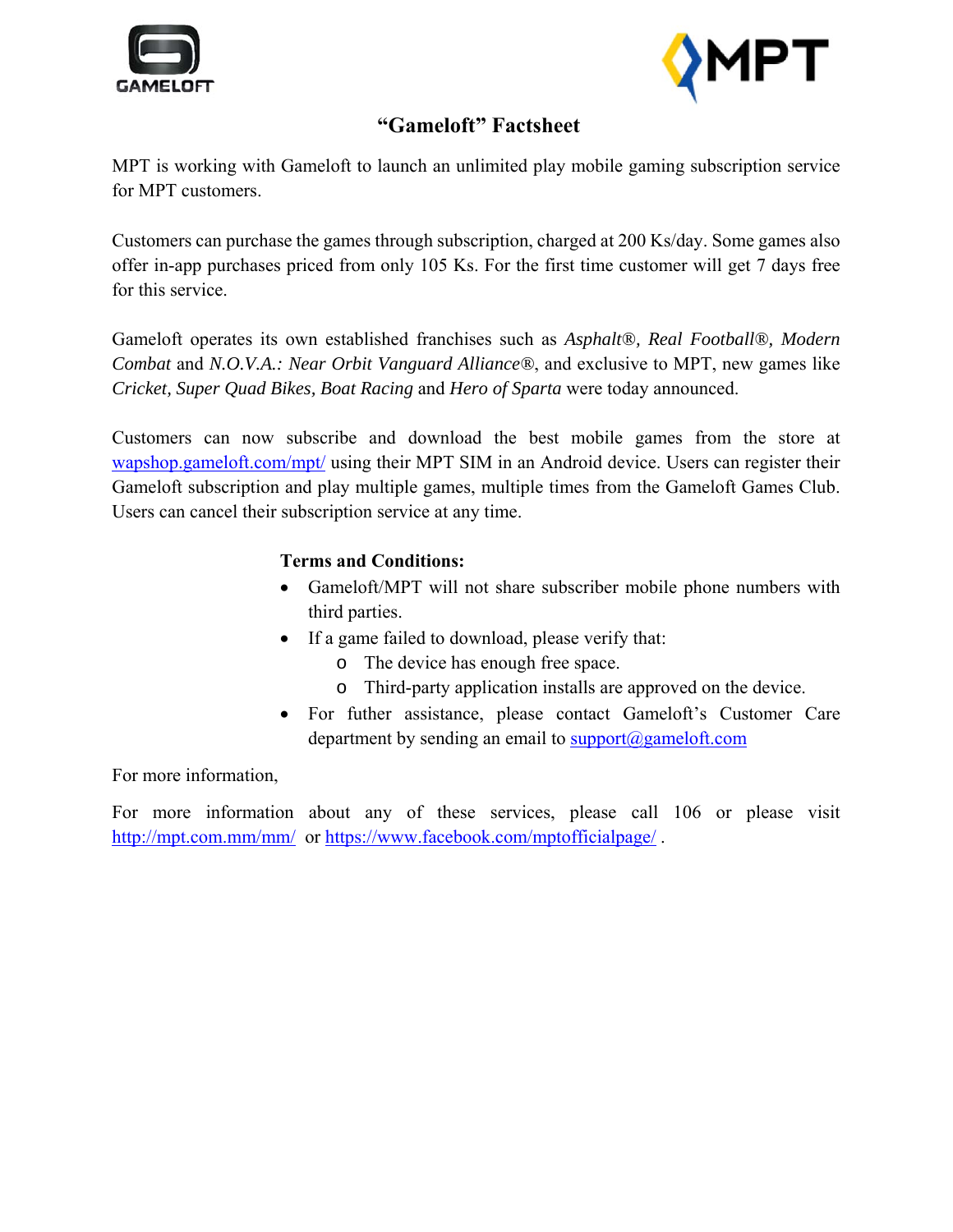





#### **About Gameloft**

Leader in the development and publishing of mobile games, Gameloft® has established itself as one of the top innovators in its field since 2000. Gameloft creates games for all digital platforms and with an audience of 134 million monthly users offers via Gameloft Advertising Solutions a unique level of visibility and involvement to advertisers. Gameloft operates its own established franchises such as Asphalt®, Order & Chaos, Modern Combat and Dungeon Hunter and also partners with major rights holders including Universal, Illumination Entertainment, Disney®, Marvel®, Hasbro®, Fox Digital Entertainment, Mattel® and Ferrari®. Gameloft distributes its games in over 100 countries and employs 6,000 people worldwide. Gameloft is a Vivendi company.

All trademarks referenced above are owned by their respective trademark owners. For any further queries, please contact:

Gameloft Ridhima Kapoor, Marketing Manager Ridhima.kapoor@gameloft.com +91 9560950781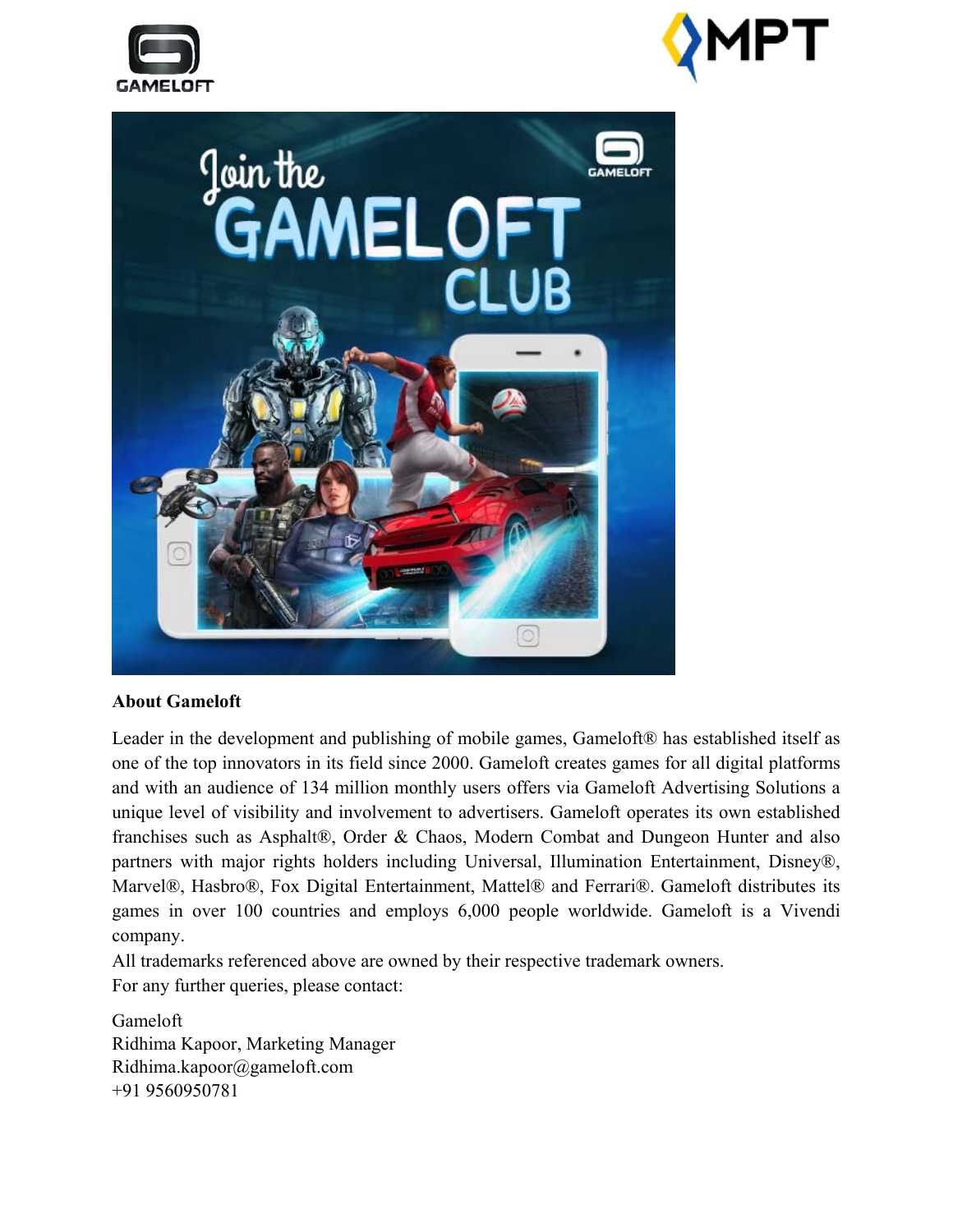



# **"ThuTaMyay" Factsheet**

MPT is launching a new Value Added Service ThuTaMyay in partner with Myanmar Media Linkage. This app will let workers in the agricultural industries connect with each other to share advices and ask questions from experts, with responses sent within 3 days.

ThuTaMyay is a great way for farmers to improve their outputs and learn new farming techniques. The App has an easy-to-use Myanmar-language interface and convenient access to essential agricultural information like commodity prices from 9 national wholesalers, weather information, family health news and more.

The app also features information on wholesale market commodity prices from 9 different regional markets, updated daily, as well as news, and family health information. A fortnightly digital magazine with many interesting articles about farming and rural life in Myanmar is also available.

Access to all this amazing content is very affordable, costing only 105 MMK per day, including commercial tax. As a new year's gift, MPT is offering farmers one free week of ThuTaMyay access.

To access this new app, MPT customers can **message TTM to 8834**. A link will be sent to customers to download the app.

For more information about any of these services, please visit to http://ttm.lotayamm.com/